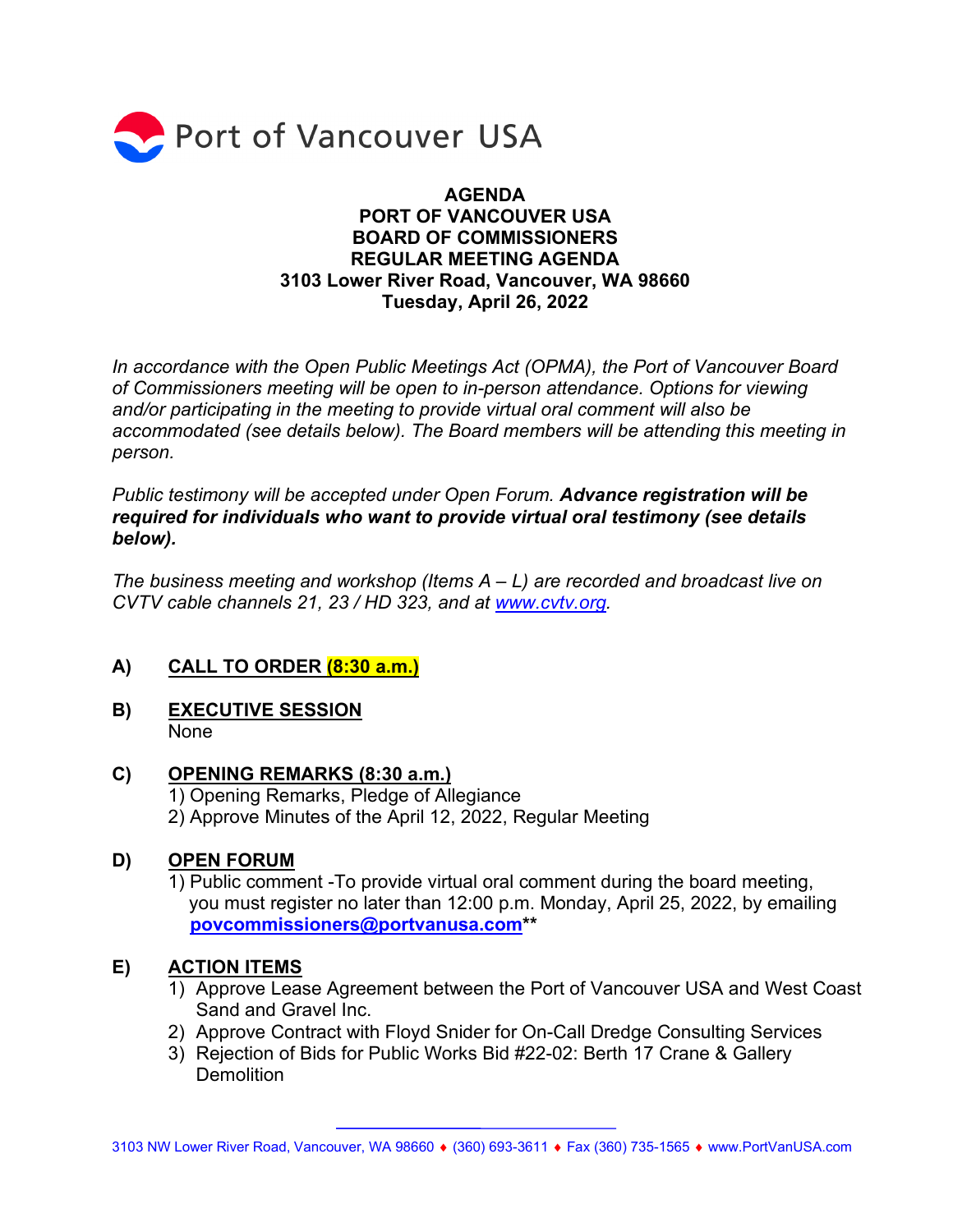#### **F) UNFINISHED BUSINESS** None

#### **G) NEW BUSINESS**

#### **H) CEO REPORT**

1) Action taken under Resolution 2-2020: Declaration of Local Emergency and Delegation of Authority of Emergency Powers

#### **J) COMMISSIONERS REPORTS**

#### **K) UPCOMING EVENTS**

**L) WORKSHOP** Sustainability/Climate Action Plan – 2021 Accomplishments

#### **M) SIGN DOCUMENTS**

### **N) ADMINISTRATIVE UPDATE/WORK SESSION** Energy Policy Discussion

### **O) ADJOURNMENT**

**\*\*Public comments are welcome during Open Forum. Individuals requesting to provide virtual oral comment must register in advance via email to [povcommissioners@portvanusa.com](mailto:povcommissioners@portvanusa.com) no later than 12:00 p.m. on Monday, April 25, 2022. All individuals will have three minutes to read their comments into the record and will be asked to provide their name and city of residence for the record. No public comments will be read into the record by the port. Written comments not intended to be read by the community member and received by 8:30 a.m. Tuesday, April 26, 2022, will become part of the official meeting record and will be provided to the Commission.**

**Further instructions for accessing the virtual meeting (for virtual oral comment) will be provided upon registration. Please call the Port of Vancouver at (360) 693-3611 with questions. Visit the port's website at [www.portvanusa.com](http://www.portvanusa.com/) for more information.**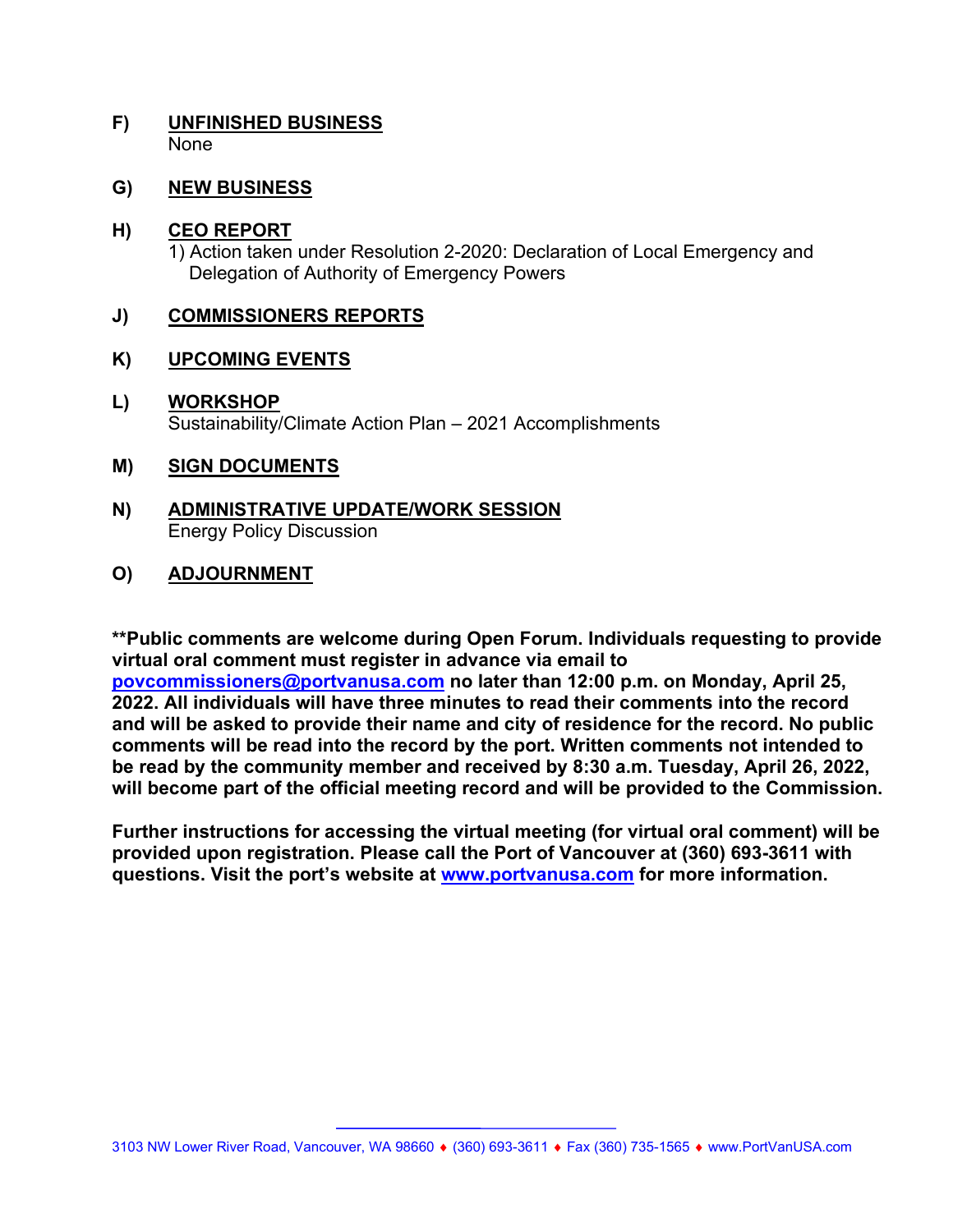# **Agenda Item No. C-2**<br>PORT OF VANCOUVER USA

#### **REQUEST FOR COMMISSION ACTION REVIEWED BY**:

**SUBJECT:** Minutes of the April 12, 2022 Regular Meeting

|                     |                | <b>Executive Services Manager</b> | 04/26/2022 |
|---------------------|----------------|-----------------------------------|------------|
|                     | Michelle Allan | Title                             | Date       |
| <b>APPROVED BY:</b> |                |                                   |            |
|                     |                | Title                             |            |

#### **BACKGROUND:**

Please see attached minutes.

**Additional Information Attached: Minutes of 04/12/2022 Regular Meeting**

**RECOMMENDATION:** That the Port of Vancouver USA Board of Commissioners adopts and executes the minutes of the April 12, 2022, Port of Vancouver USA Board of Commissioners Regular Meeting as presented.

| Submitted by: Wellewing Marlew, CEO                          |                                                                                                                                                                                                                                |
|--------------------------------------------------------------|--------------------------------------------------------------------------------------------------------------------------------------------------------------------------------------------------------------------------------|
| Date Action Taken<br>and the state of the state of the state | Motion By: 2008 2010 2010 2021 2022 2022 2023 2024 2022 2022 2023 2024 2022 2023 2024 2022 2023 2024 2025 2026                                                                                                                 |
| Approved: Approved:                                          | Seconded By: the control of the second state of the second state of the second state of the second state of the second state of the second state of the second state of the second state of the second state of the second sta |
| <b>Deferred To:</b>                                          | <b>Unanimous:</b><br>Yes<br><b>No</b>                                                                                                                                                                                          |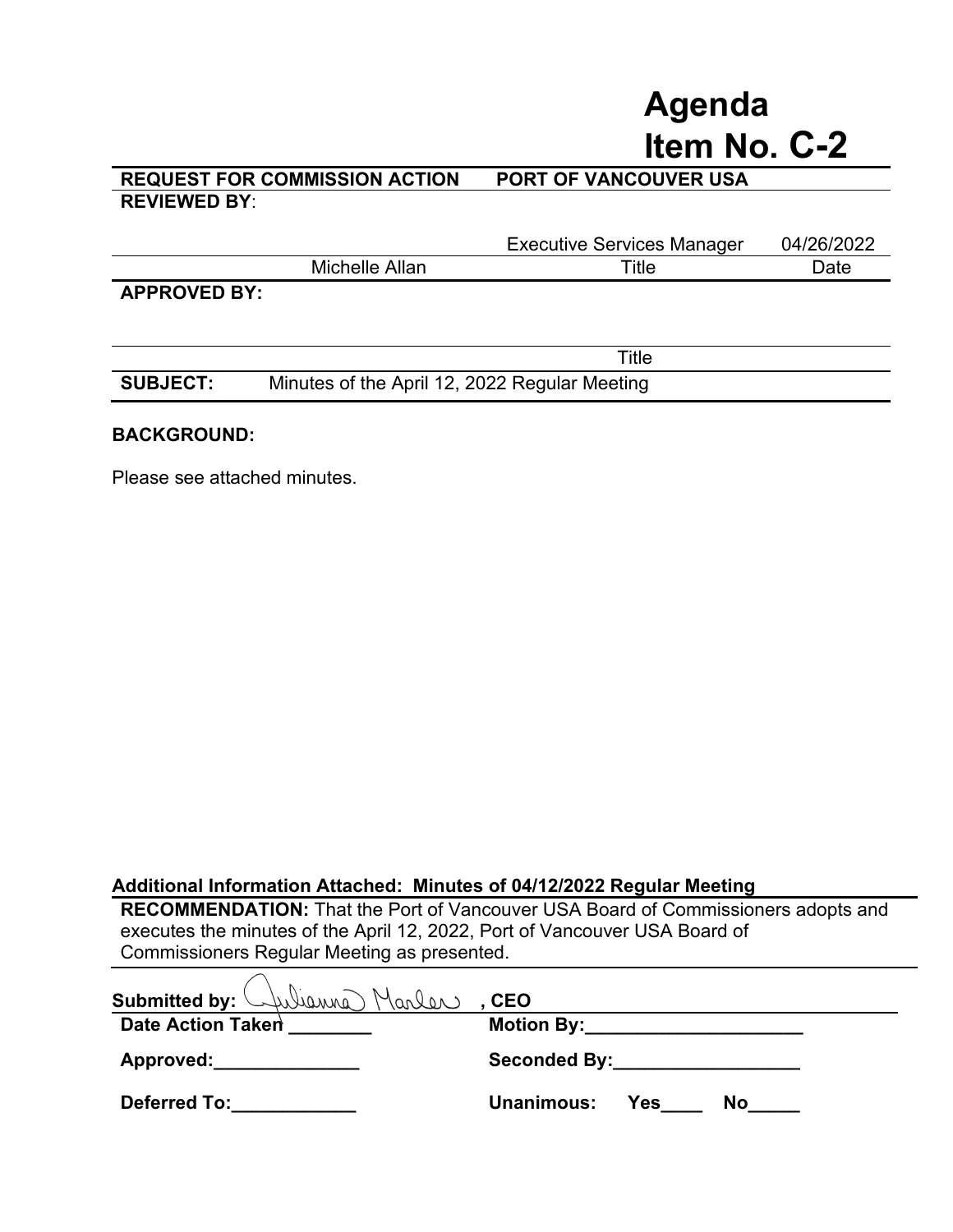#### **PORT OF VANCOUVER USA BOARD OF COMMISSIONERS REGULAR MEETING Tuesday, April 12, 2022**

### **CALL TO ORDER**

Commission President Burkman called a regular meeting of the Port of Vancouver Board of Commissioners to order and open to the public at 8:31 a.m., Tuesday, April 12, 2022, at the Port of Vancouver USA Administrative Office, 3103 NW Lower River Road, Vancouver, Washington 98660.

#### **OPENING REMARKS**

Commissioner Burkman welcomed everyone to the first in-person commission meeting in almost two years. He announced no executive session was held and that the meeting is being recorded. He stated the port is conducting a hybrid meeting so those who are not physically able to provide oral testimony can do so virtually. He then invited guests to participate in the Pledge of Allegiance.

#### **APPROVAL OF MINUTES**

#### **Regular Meeting of March 22, 2022**

On motion by Commissioner LaBrant, seconded by Commissioner Orange and carried unanimously, the Board of Commissioners approve the minutes of the March 22, 2022, regular meeting.

#### **OPEN FORUM**

Commissioner Burkman stated that the agenda invited public comment and reminded community members to keep their comments to three minutes. He said one community member registered to speak remotely and then called on Cathryn Chudy. Ms. Chudy had technical difficulties, so Commissioner Burkman moved to unfinished business to give her time to resolve those and reconnect.

#### **UNFINISHED BUSINESS**

#### Port Contracts Logs

The commissioners reviewed the port contracts logs. CEO Marler reminded everyone that the contracts logs are provided to the Commission on a monthly basis and are available on the port's website. No questions were asked from the Board.

No additional unfinished business was considered.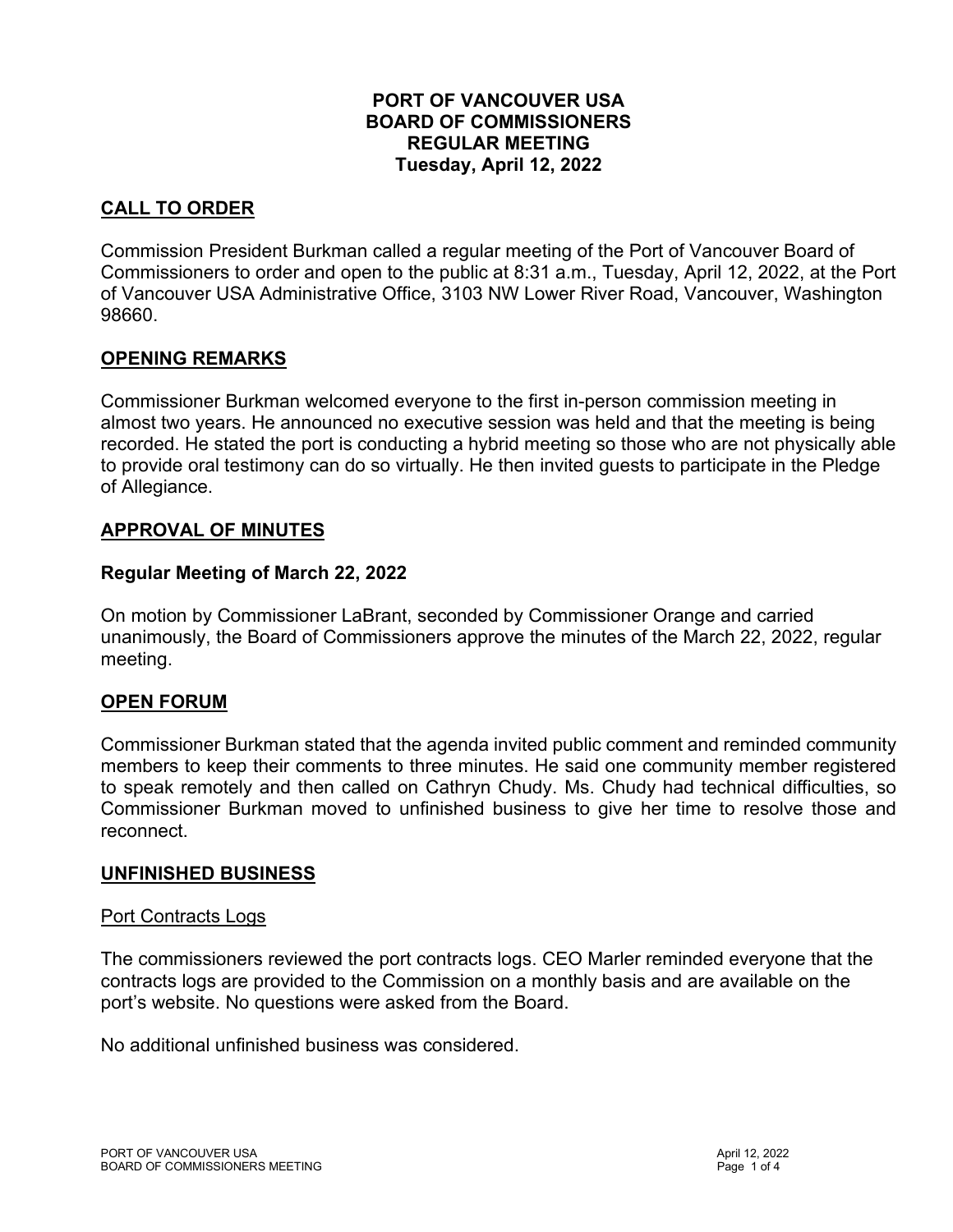#### **OPEN FORUM**

#### Cathryn Chudy

Ms. Chudy stated the Port's Climate Action Plan is prefaced with the words: "clean air, sustainability and protecting our environment." She indicated the port cannot support clean air, sustainability, and a healthy environment by allowing new buildings to burn fossil fuels. She asked that the board turn Climate Action Plan intentions into meaningful port policy. Commissioner Burkman thanked Ms. Chudy for her comments.

#### **ACTION ITEMS**

No action items were presented to the board.

#### **NEW BUSINESS**

No new business was discussed.

#### **ACCOUNTS PAYABLE**

Director of Finance & Accounting Scott Goodrich presented the action item as contained in the Commission's packet and discussed the recommendation with the Board.

On motion by Commissioner LaBrant, seconded by Commissioner Orange and carried unanimously, the Port of Vancouver USA Board of Commissioners, by motion, ratifies and approves the payment of March 2022 Vouchers 108860 – 109219 in the amount of \$5,906,242.51 including Electronic Payments generated between 03/01/2022 – 03/31/2022 in the amount of \$623,013.24 and March 2022 Payroll Check 51658002 and Payroll Direct Deposits 100001 – 100131 and 120001 – 120125 in the amount of \$694,307.79.

#### **CEO REPORT**

#### Action taken under Resolution 2-2020: Declaration of Local Emergency and Delegation of Authority of Emergency Powers

CEO Marler shared the history behind the adoption of Resolution 2-2020 and then advised the commissioners that she has not taken any action provided her under this resolution.

#### C-Tran Presentation

CEO Marler introduced Shawn Donaghy, C-TRAN CEO. Mr. Donaghy stated C-TRAN has been mapping out the growth in the city and county for the communities they serve. He also indicated the port has been helpful finding where new businesses are going in and providing opportunities for C-TRAN to change bus services. He then introduced Taylor Eidt, C-TRAN's Assistant Manager of Planning and Development. Mr. Eidt provided a presentation on C-TRAN's new ondemand, curb-to-curb, shared-vehicle transit service called The Current that serves the port area. Mr. Donaghy and Mr. Eidt answered questions from the Board.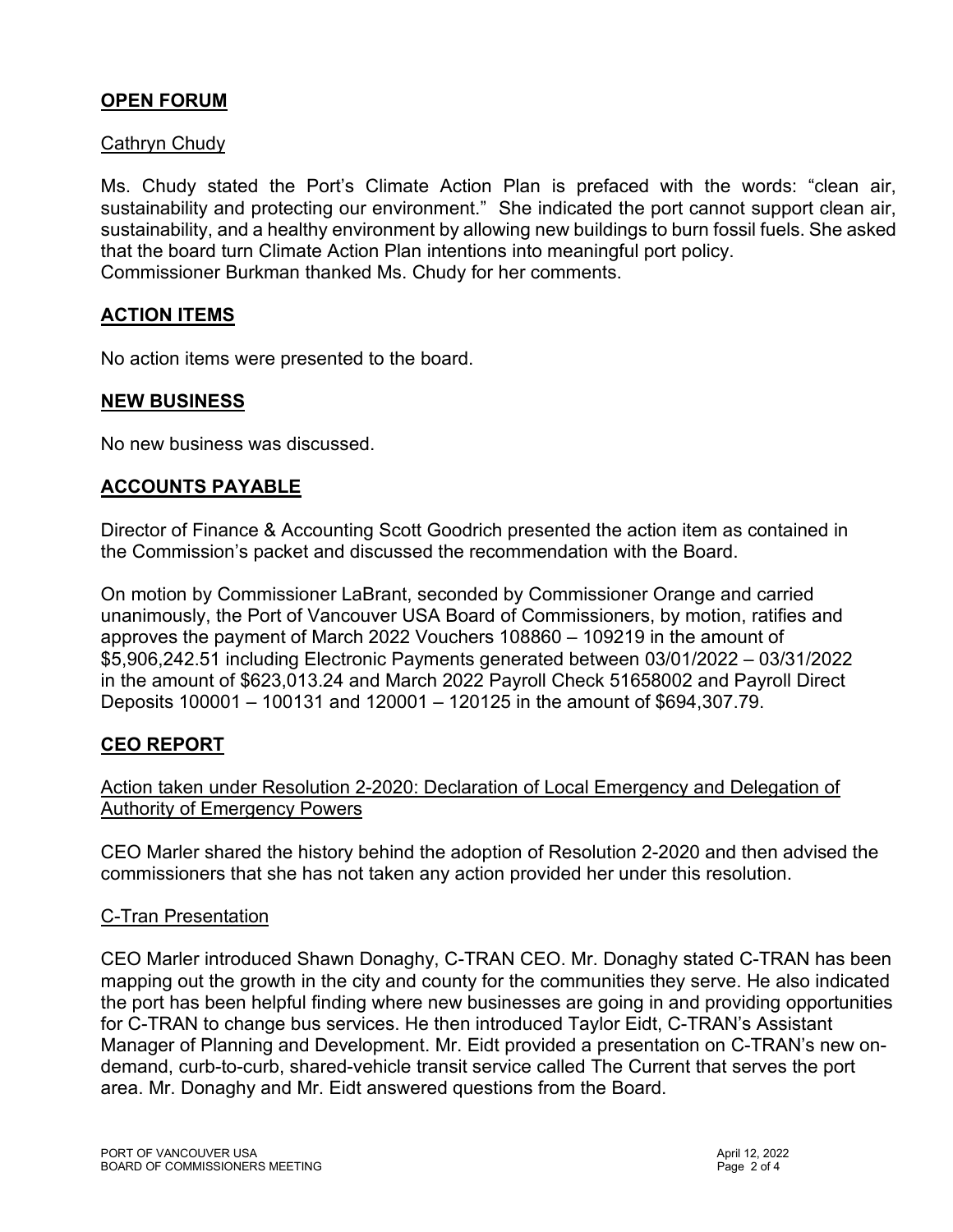#### Project Updates

Matt Harding, Environmental Project Manager provided an update on several port projects, including:

- Terminal 1 Design Standards & Guidelines
- Fish Stranding Agreement
- T4 Bank Erosion
- T4 Habitat Considerations

He answered questions from the Board.

CEO Marler stated the port has completed its 2021 Financial and Accountability Audit. She stated this is the port's  $13<sup>th</sup>$  consecutive clean audit and for the seventh year in a row the port is the first Washington agency to complete their annual audit.

### **COMMISSIONERS REPORTS**

Commissioner LaBrant stated he attended the following events and meetings:

- Columbia River Economic Development Council Board Meeting
- City of Vancouver Council Member Ty Stober

Commissioner Orange stated he attended the following events and meetings:

• City of Vancouver Council Member Ty Stober

Commissioner Orange also shared selections from several newspapers regarding climate change, greenhouse gas emissions and people's expectations from policy makers.

Commissioner Burkman stated he attended the following events and meetings and provided a brief summary of some of the meetings he attended:

- CEO Marler
- Tax Increment Financing Public Briefing #1
- Port Report Filming
- State Audit Exit Conference
- Southwest Washington Contractors Association Summit
- Pacific Northwest Waterways Rail Roundtable
- Interstate Bridge Replacement Program Executive Steering Group
- Regional Transportation Council Meeting

Commissioner Burkman also mentioned he has been working with CEO Marler on an administrative work session regarding natural gas that he expects will occur at the next commission meeting.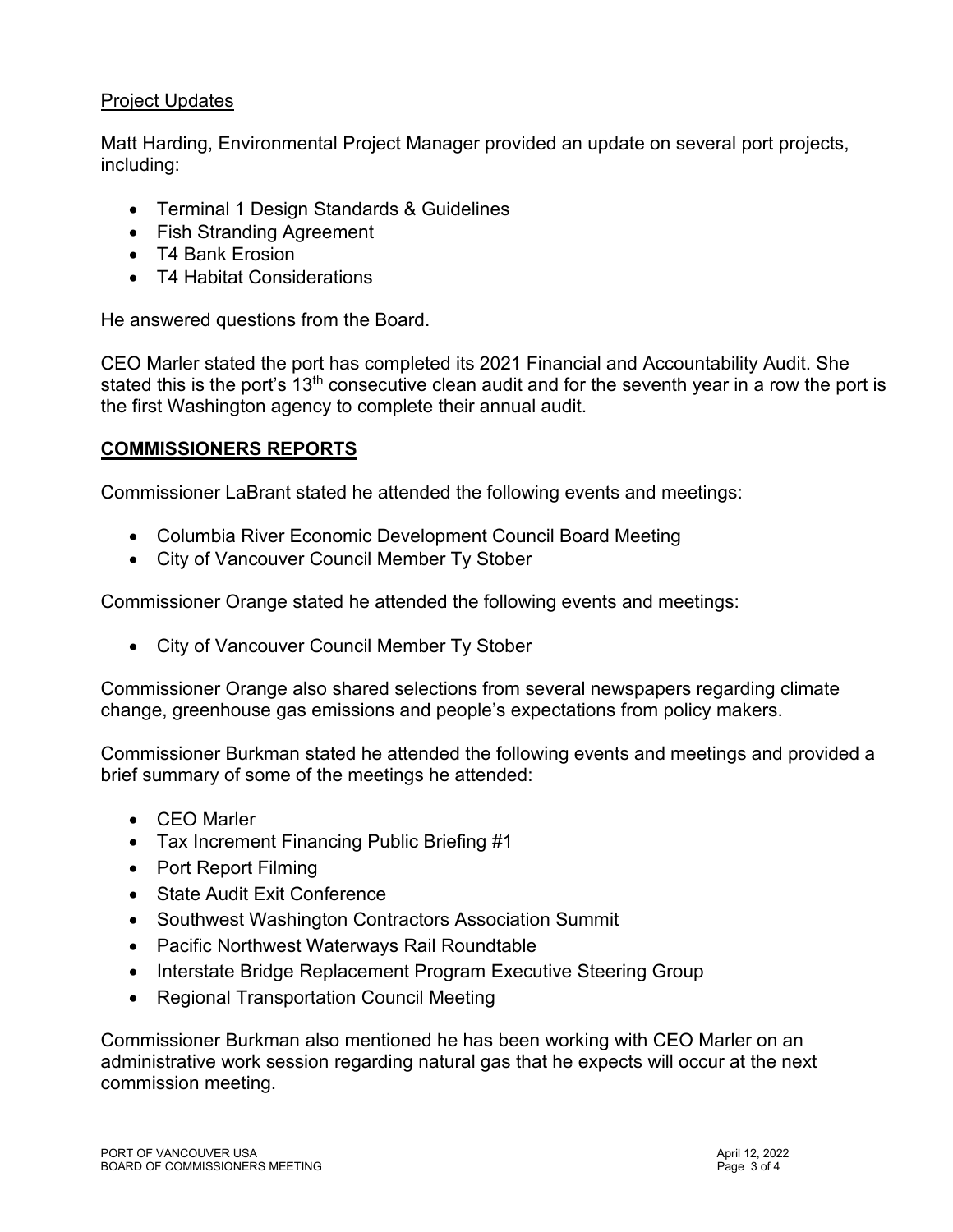#### **UPCOMING EVENTS**

A list of upcoming events was displayed on the screen for viewers to see staff activities and community meetings. CEO Marler stated the next commission meeting would be held on Tuesday, April 26 at 8:30 a.m. She also highlighted several other upcoming community events.

Commissioner Burkman reminded everyone of the ways they can communicate with the Commission. He stated there is a great deal of information available on the port's website and encouraged everyone to check it out.

#### **RECESS**

Commissioner Burkman called a recess from 9:38 a.m. – 9:48 a.m. to sign documents and prepare for the port's workshop on Contracts & Procurement.

#### **WORKSHOP**

#### Contracts & Procurement

Commission Burkman reopened the meeting at 9:48 a.m. for a workshop on Contracts & Procurement led by Procurement Services Manager Dawn Egbert. She discussed what services the Contracts Department provides and introduced team members Contract Manager Rick Cline, Contract Manager Randy McCaleb, and Procurement/Grant Specialist Jennifer Brower. Each team member gave a brief update on their specific areas of responsibility.

#### **ADMINISTRATIVE WORK SESSION**

No administrative work session was held during this meeting.

#### **ADJOURNMENT**

There being no further business to come before the Port of Vancouver USA Board of Commissioners, the Tuesday, April 12, 2022, regular meeting was adjourned at 10:18 a.m. by Commissioner Burkman.

> PORT OF VANCOUVER USA BOARD OF COMMISSIONERS

Michelle Allan, Executive Services **Jack Burkman, President** Manager, April 12, 2022, Regular Port of Vancouver USA Board of Commission Meeting **Don Orange**, Vice President

\_\_\_\_\_\_\_\_\_\_\_\_\_\_\_\_\_\_\_\_\_\_\_\_\_\_

\_\_\_\_\_\_\_\_\_\_\_\_\_\_\_\_\_\_\_\_\_\_\_\_\_\_

Eric LaBrant, Secretary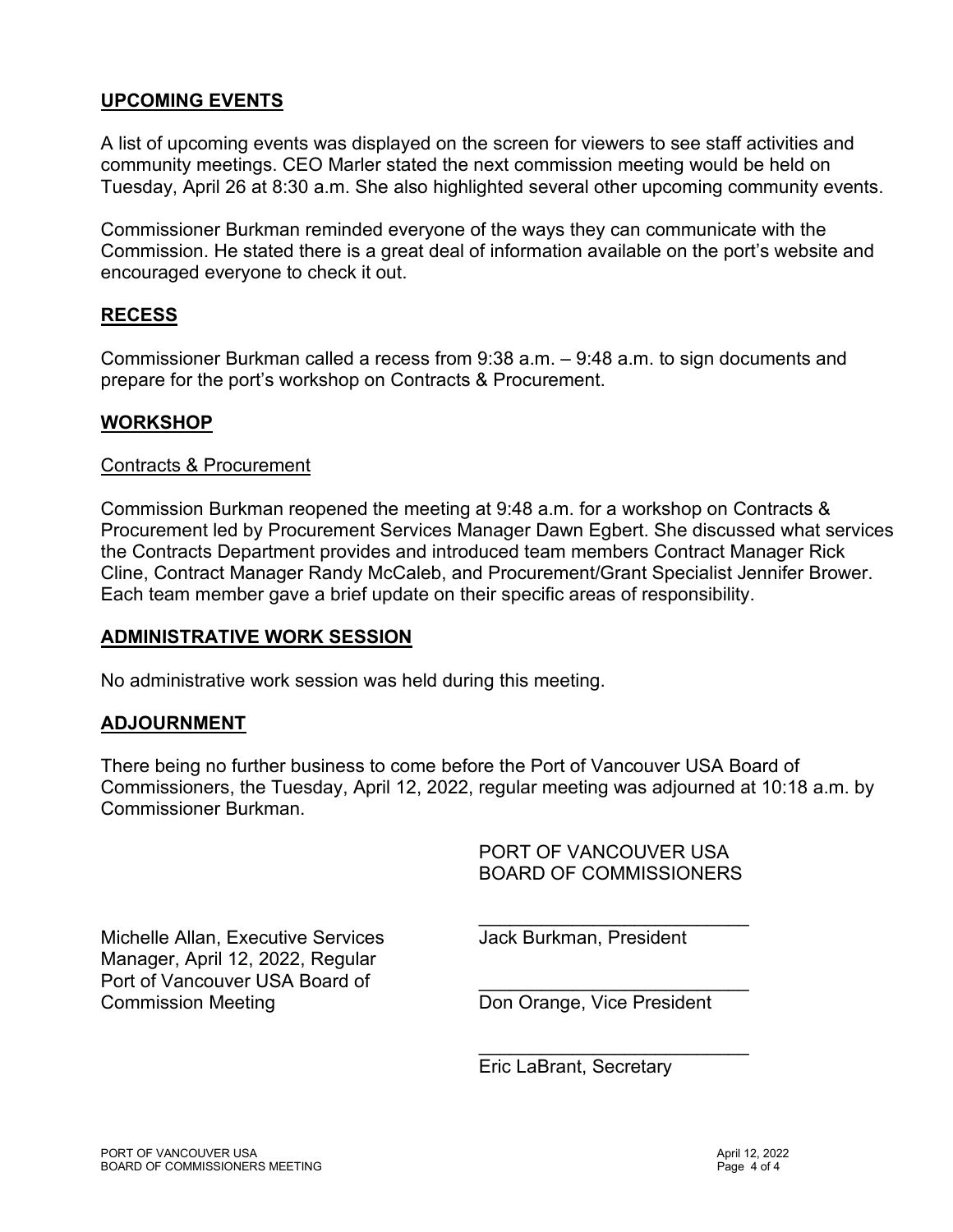## **REQUEST FOR COMMISSION ACTION REVIEWED BY**:

# **Agenda Item No. E-1**<br>**PORT OF VANCOUVER USA**

|                     |                                                                                                         | <b>Director of Business</b> |            |
|---------------------|---------------------------------------------------------------------------------------------------------|-----------------------------|------------|
|                     |                                                                                                         | Development                 |            |
|                     | Mike Schiller                                                                                           | Title                       |            |
| <b>APPROVED BY:</b> |                                                                                                         |                             |            |
|                     |                                                                                                         | <b>Chief Commercial</b>     |            |
|                     |                                                                                                         | <b>Officer</b>              | 04/26/2022 |
|                     | Alex Strogen                                                                                            | Title                       | Date       |
| <b>SUBJECT:</b>     | Approve Lease Agreement between the Port of Vancouver USA and West<br><b>Coast Sand and Gravel Inc.</b> |                             |            |

#### **BACKGROUND**

This lease supports the port's Strategic Plan goal to pursue opportunities that utilize the port's property and infrastructure investments to create jobs and support the economy.

West Coast Sand and Gravel Inc. (West Coast) has been in business since 1993 servicing the commercial construction market with construction materials. It has a fleet of 11 dump trucks and a truck repair and maintenance shop located along St. Francis Way. West Coast has 18 full time employees.

If approved, this site will allow West Coast to relocate its fleet parking, be closer to its maintenance shop and reduce truck trips. West Coast will maintain the site in a clean and orderly manner and provide its drivers with access to portable restrooms, garbage service and an area to turn in and pick up paperwork.

The lease is for 39,000 sf of fenced and paved area located at 2451 St. Francis Way. It has a term of 3 years effective June 1, 2022 with either party having the option to terminate prior to each year's anniversary date. The value for the initial term is approximately \$171,872.00 plus leasehold excise tax, common area maintenance and stormwater fees.

The value of this lease was not projected in the 2022 approved budget.

#### **Additional Information Attached?** No

**RECOMMENDATION:** That the Board of Commissioners approve and authorize the CEO to execute the Lease Agreement at 2451 St. Francis Way between the Port of Vancouver USA and West Coast Sand and Gravel Inc.

| Submitted by: Wewna Marler, CEO                 |                                                                                                                                                                                                                                |
|-------------------------------------------------|--------------------------------------------------------------------------------------------------------------------------------------------------------------------------------------------------------------------------------|
| Date Action Taken                               | Motion By: the control of the control of the control of the control of the control of the control of the control of the control of the control of the control of the control of the control of the control of the control of t |
| Approved: ______________<br><b>Deferred To:</b> | Seconded By: The Seconded By:                                                                                                                                                                                                  |
|                                                 | Unanimous:<br>Yes<br><b>No</b>                                                                                                                                                                                                 |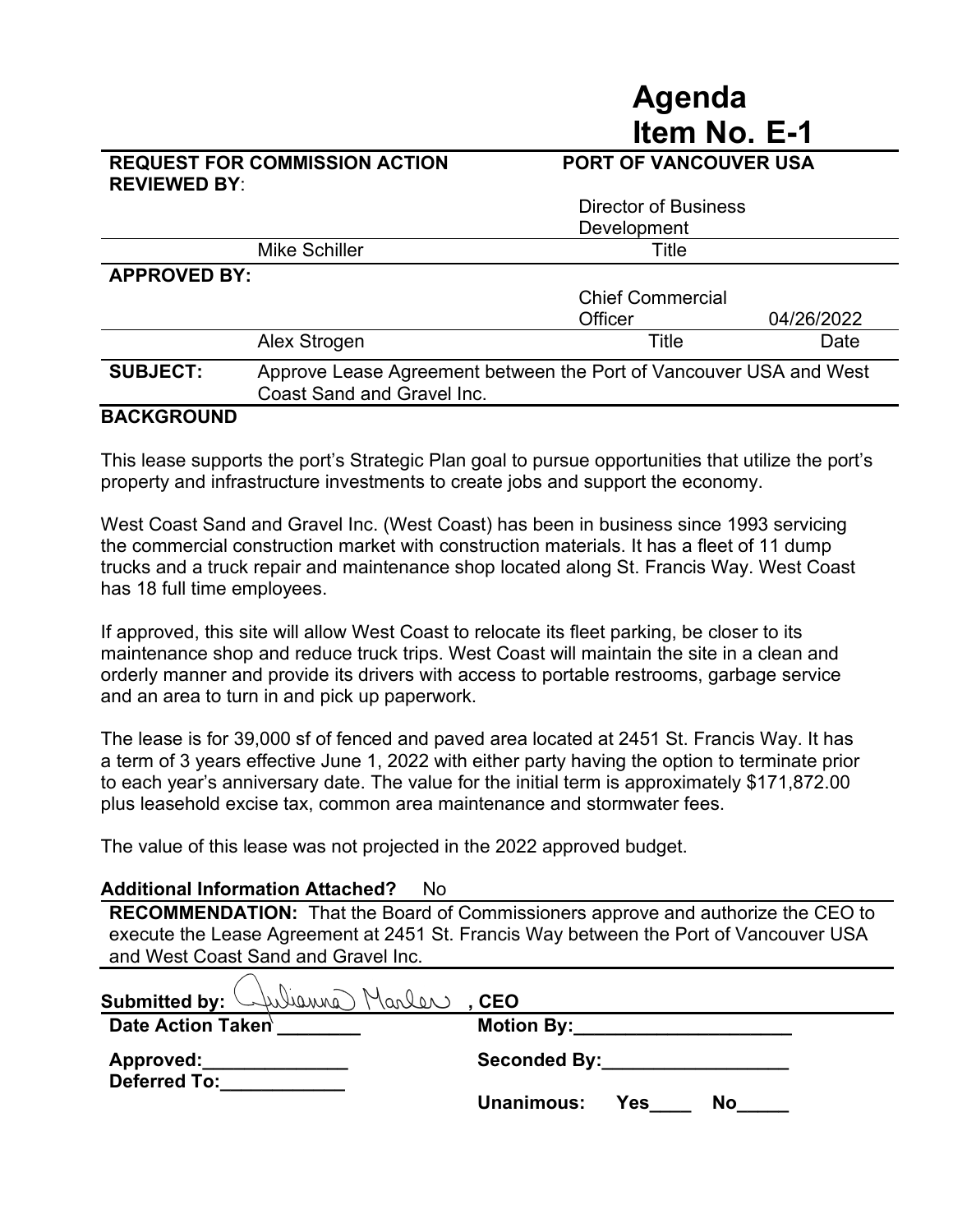## **Agenda Item No. E-2**<br>**PORT OF VANCOUVER USA**

#### **REQUEST FOR COMMISSION ACTION REVIEWED BY**:

|                     |                                                                  | <b>Project Delivery</b> |            |
|---------------------|------------------------------------------------------------------|-------------------------|------------|
|                     |                                                                  | Manager                 |            |
|                     | <b>Mark Newell</b>                                               | Title                   |            |
| <b>APPROVED BY:</b> |                                                                  |                         |            |
|                     |                                                                  | <b>Chief Operations</b> |            |
|                     |                                                                  | Officer                 | 04/26/2022 |
|                     | <b>Kent Cash</b>                                                 | Title                   | Date       |
| <b>SUBJECT:</b>     | Approve Contract with Floyd Snider for On-Call Dredge Consulting |                         |            |
|                     | <b>Services</b>                                                  |                         |            |

#### **BACKGROUND:**

This contract supports the port's Strategic Plan goal for the port to play a key role in maintaining navigability of the Columbia River system, including berthing systems, anchorage, turning basins, and the shipping channel.

The port requires professional services for the design, planning, permitting and implementation of dredging initiatives. Examples of work that may be performed under this contract include maintenance dredging and berth deepening design; geotechnical analysis in support of berth deepening; structural review of slope stability impacts on existing dock structures; bidding and construction support; providing consultation with regulatory agencies/services; and participating in agency coordination and permit management.

On February 2, 2022, the port issued a Request for Qualifications (RFQ) for On-Call Dredge Consulting Services. Interviews were conducted, and the results determined Floyd Snider to be the most qualified consultant to perform the services required by the port.

The contract will be issued for five years with the option to extend to complete any open task orders. If the contract reaches the dollar limit, additional funds will be requested through the CEO/Board of Commission approval process, depending on the amount of the request. The funds for this contract are included in the approved annual budgets.

#### **Additional Information Attached?** No

**RECOMMENDATION:** That the Board of Commissioners authorize the CEO to execute a contract with Floyd Snider for a not to exceed amount of \$700,000 to perform on-call dredge consulting services.

| Submitted by: Wewna Marler, CEO |                                                                                                                                                                                                                                |
|---------------------------------|--------------------------------------------------------------------------------------------------------------------------------------------------------------------------------------------------------------------------------|
| Date Action Taken $\lambda$     | Motion By: the control of the control of the control of the control of the control of the control of the control of the control of the control of the control of the control of the control of the control of the control of t |
| Approved:_________              | Seconded By: The Seconded By:                                                                                                                                                                                                  |
| <b>Deferred To:</b>             | <b>Unanimous:</b><br><b>No</b><br>Yes                                                                                                                                                                                          |